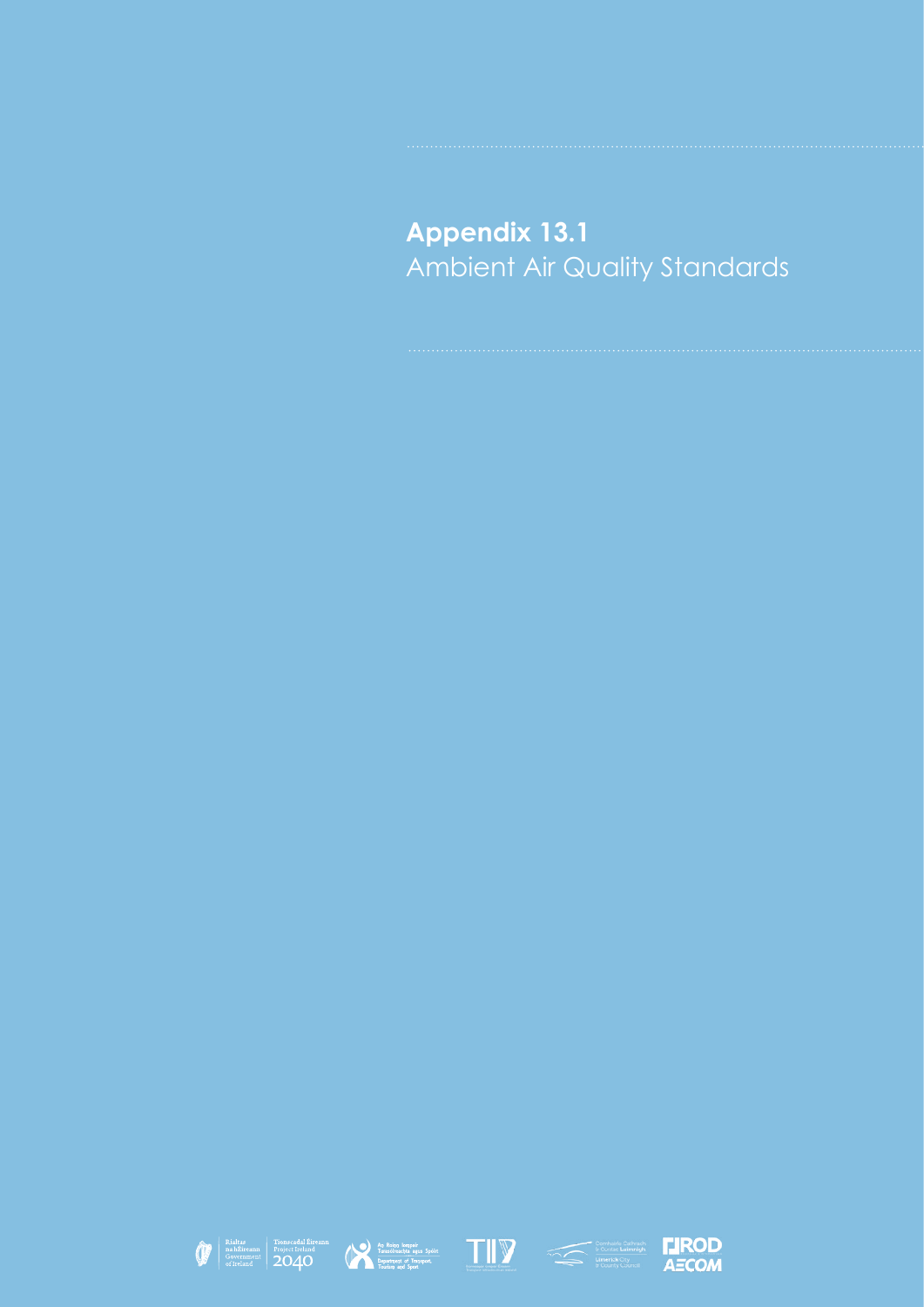## **APPENDIX 13.1 Ambient Air Quality Standards**

National standards for ambient air pollutants in Ireland have generally ensued from Council Directives enacted in the EU (& previously the EC & EEC) (see Table 13.1 of Chapter 13 Air Quality and Climate). The initial interest in ambient air pollution legislation in the EU dates from the early 1980s and was in response to the most serious pollutant problems at that time which was the issue of acid rain. As a result of this sulphur dioxide, and later nitrogen dioxide, were both the focus of EU legislation. Linked to the acid rain problem was urban smog associated with fuel burning for space heating purposes. Also apparent at this time were the problems caused by leaded petrol and EU legislation was introduced to deal with this problem in the early 1980s.

In recent years the EU has focused on defining a basis strategy across the EU in relation to ambient air quality. In 1996, a Framework Directive, Council Directive 96/62/EC, on ambient air quality assessment and management was enacted. The aims of the Directive are fourfold. Firstly, the Directive's aim is to establish objectives for ambient air quality designed to avoid harmful effects to health. Secondly, the Directive aims to assess ambient air quality on the basis of common methods and criteria throughout the EU. Additionally, it is aimed to make information on air quality available to the public via alert thresholds and fourthly, it aims to maintain air quality where it is good and improve it in other cases.

As part of these measures to improve air quality, the European Commission has adopted proposals for daughter legislation under Directive 96/62/EC. The first of these directives to be enacted, Council Directive 1999/30/EC, has been passed into Irish Law as S.I. No 271 of 2002 (Air Quality Standards Regulations 2002) and set limit values which came into operation on 17<sup>th</sup> June 2002. Council Directive 1999/30/EC, as relating to limit values for nitrogen dioxide and particulate matter, is detailed in Table 13.1 of Chapter 13. The Air Quality Standards Regulations 2002 detail margins of tolerance, which are trigger levels for certain types of action in the period leading to the attainment date. The margin of tolerance varies from 60% for lead, to 30% for 24-hour limit value for PM<sub>10</sub>, 40% for the hourly and annual limit value for  $NO<sub>2</sub>$  and 26% for hourly  $SO<sub>2</sub>$  limit values. The margin of tolerance commenced from June 2002 and started to reduce from 1 January 2003 and every 12 months thereafter by equal annual percentages to reach 0% by the attainment date. A second daughter directive, EU Council Directive 2000/69/EC, has published limit values for both carbon monoxide and benzene in ambient air. This has also been passed into Irish Law under the Air Quality Standards Regulations 2002.

The most recent EU Council Directive on ambient air quality was published on the 11/06/08 which has been transposed into Irish Law as S.I. 180 of 2011. Council Directive 2008/50/EC combines the previous Air Quality Framework Directive and its subsequent daughter directives. Provisions were also made for the inclusion of new ambient limit values relating to PM2.5. The margins of tolerance specific to each pollutant were also slightly adjusted from previous directives. In regards to existing ambient air quality standards, it is not proposed to modify the standards but to strengthen existing provisions to ensure that non-compliances are removed. In addition, new ambient standards for  $PM<sub>2.5</sub>$  are included in Directive 2008/50/EC. The approach for PM<sub>2.5</sub> was to establish a target value of 25  $\mu$ g/m<sup>3</sup>, as an annual average (to be attained everywhere by 2010) and a limit value of 25  $\mu$ g/m<sup>3</sup>, as an annual average (to be attained everywhere by 2015), coupled with a target to reduce human exposure generally to PM<sub>2.5</sub> between 2010 and 2020. This exposure reduction target will range from 0% (for PM<sub>2.5</sub>) concentrations of less than 8.5  $\mu$ g/m<sup>3</sup> to 20% of the average exposure indicator (AEI) for concentrations of between 18 - 22  $\mu$ g/m<sup>3</sup>). Where the AEI is currently greater than 22  $\mu$ g/m<sup>3</sup> all appropriate measures should be employed to reduce this level to 18  $\mu$ g/m<sup>3</sup> by 2020. The AEI is based on measurements taken in urban background locations averaged over a three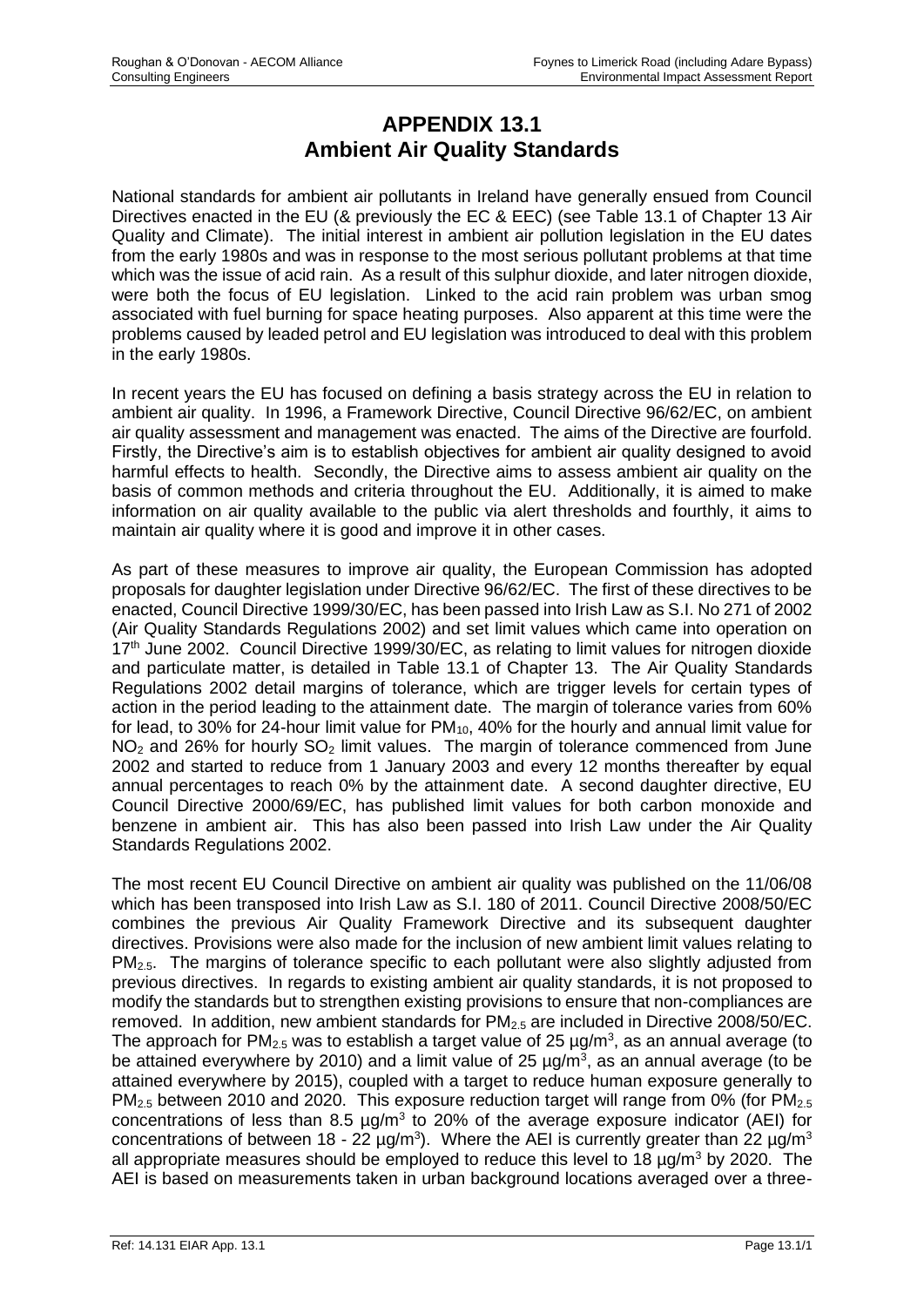year period from 2008 - 2010 and again from 2018-2020. Additionally, an exposure concentration obligation of 20  $\mu$ g/m<sup>3</sup> was set to be complied with by 2015 again based on the AEI.

Although the EU Air Quality Limit Values are the basis of legislation, other thresholds outlined by the EU Directives are used which are triggers for particular actions. The Alert Threshold is defined in Council Directive 96/62/EC as "a level beyond which there is a risk to human health from brief exposure and at which immediate steps shall be taken as laid down in Directive 96/62/EC". These steps include undertaking to ensure that the necessary steps are taken to inform the public (e.g. by means of radio, television and the press).

The Margin of Tolerance is defined in Council Directive 96/62/EC as a concentration which is higher than the limit value when legislation comes into force. It decreases to meet the limit value by the attainment date. The Upper Assessment Threshold is defined in Council Directive 96/62/EC as a concentration above which high quality measurement is mandatory. Data from measurement may be supplemented by information from other sources, including air quality modelling.

An annual average limit for both  $NO<sub>x</sub>$  (NO and  $NO<sub>2</sub>$ ) is applicable for the protection of vegetation in highly rural areas away from major sources of  $NO<sub>x</sub>$  such as large conurbations, factories and high road vehicle activity such as a dual carriageway or motorway. Annex VI of EU Directive 1999/30/EC identifies that monitoring to demonstrate compliance with the  $NO<sub>x</sub>$ limit for the protection of vegetation should be carried out distances greater than:

- 5km from the nearest motorway or dual carriageway
- 5km from the nearest major industrial installation
- 20km from a major urban conurbation

As a guideline, a monitoring station should be indicative of approximately 1000  $km^2$  of surrounding area.

Under the terms of EU Framework Directive on Ambient Air Quality (96/62/EC), geographical areas within member states have been classified in terms of zones. The zones have been defined in order to meet the criteria for air quality monitoring, assessment and management as described in the Framework Directive and Daughter Directives. Zone A is defined as Dublin and its environs, Zone B is defined as Cork City, Zone C is defined as 23 urban areas with a population greater than 15,000 and Zone D is defined as the remainder of the country. The Zones were defined based on among other things, population and existing ambient air quality.

EU Council Directive 96/62/EC on ambient air quality and assessment has been adopted into Irish Legislation (S.I. No. 33 of 1999). The act has designated the Environmental Protection Agency (EPA) as the competent authority responsible for the implementation of the Directive and for assessing ambient air quality in the State. Other commonly referenced ambient air quality standards include the World Health Organisation (WHO). The WHO guidelines differ from air quality standards in that they are primarily set to protect public health from the effects of air pollution. Air quality standards, however, are air quality guidelines recommended by governments, for which additional factors, such as socio-economic factors, may be considered.

## **Air Dispersion Modelling**

The inputs to the DMRB model consist of information on road layouts, receptor locations, annual average daily traffic movements, annual average traffic speeds and background concentrations (UK Highways Agency, 2007). Using this input data the model predicts